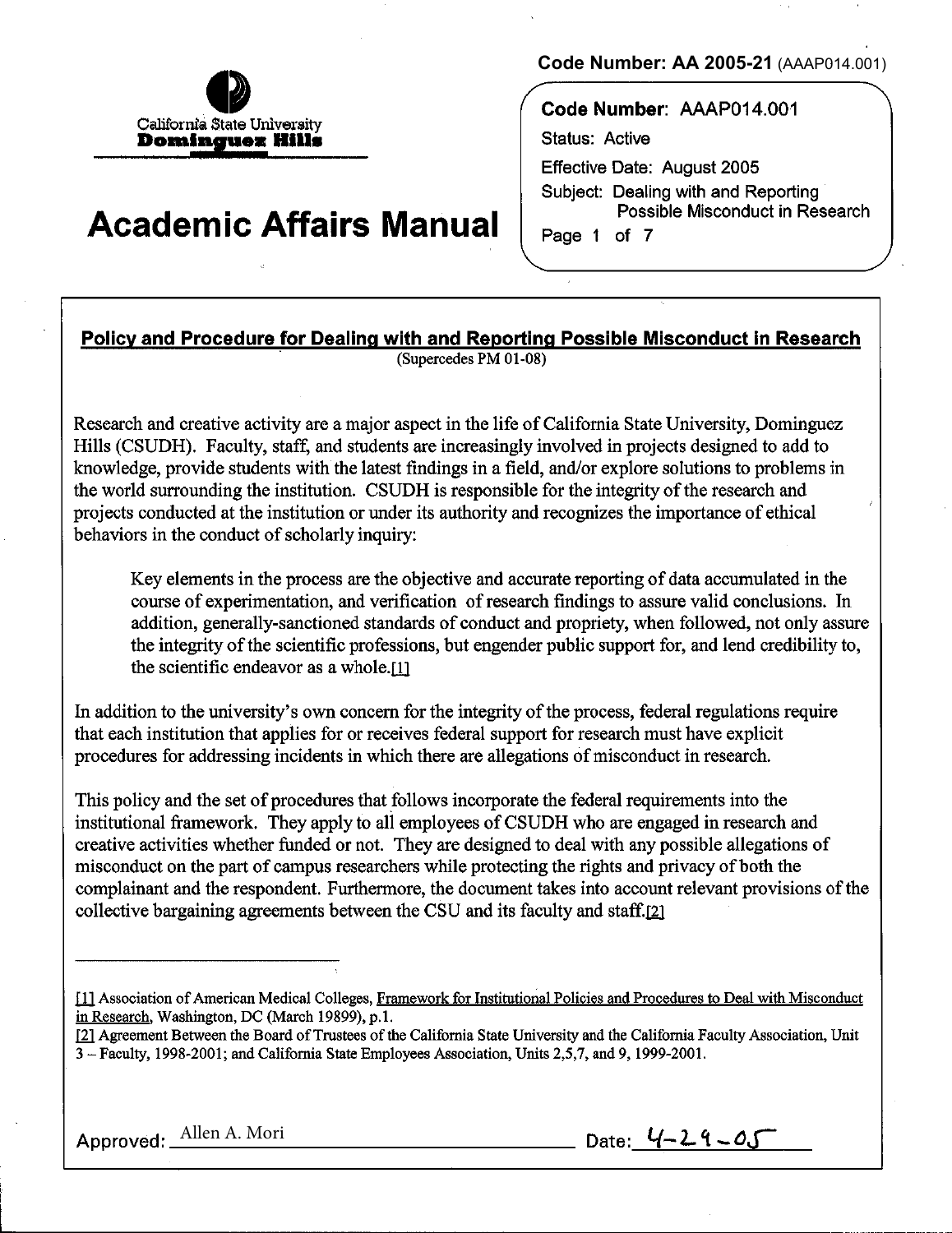## DEFINITIONS

"Misconduct" or "Misconduct in Science" means fabrication, falsification, plagiarism, or other practices that seriously deviate from those that are commonly accepted within the scholarly community for proposing, conducting, or reviewing research or reporting research results. It does not include honest error or honest differences in interpretations or judgments of fact.

"Inquiry" mans information gathering and initial fact finding to determine whether an allegation or apparent instance of research misconduct warrants an investigation.

"Investigation" means the formal examination and evaluation of all relevant facts to determine if misconduct has occurred, and, if so, to determine the responsible person(s) and the seriousness of the misconduct.

# UNDERLYING PRINCIPLES

- The Association of American Medical Colleges identifies a set of "imperatives that should guide any institutional process for dealing with allegations of misconduct..." $[3]$  They can be translated into a set of principles that meet federal requirements within the CSUDH environment:
- The university should ensure that the process used to resolve allegations of misconduct does not damage scholarship itself.
- The university should provide vigorous leadership in the pursuit and resolution of all charges.
- All parties should be treated with justice, fairness, and sensitivity for their reputations and vulnerabilities.
- Procedures should preserve the highest attainable degree of confidentiality compatible with an effective and efficient response to allegations of misconduct.
- The integrity of the process should be maintained by painstaking avoidance of real or apparent conflict of interest.
- Procedures should be as expeditious as possible leading to resolution of allegations in a timely manner.
- Pertinent facts and actions should be documented at each stage of the process.

The procedures set out in the following sections are based on these principles.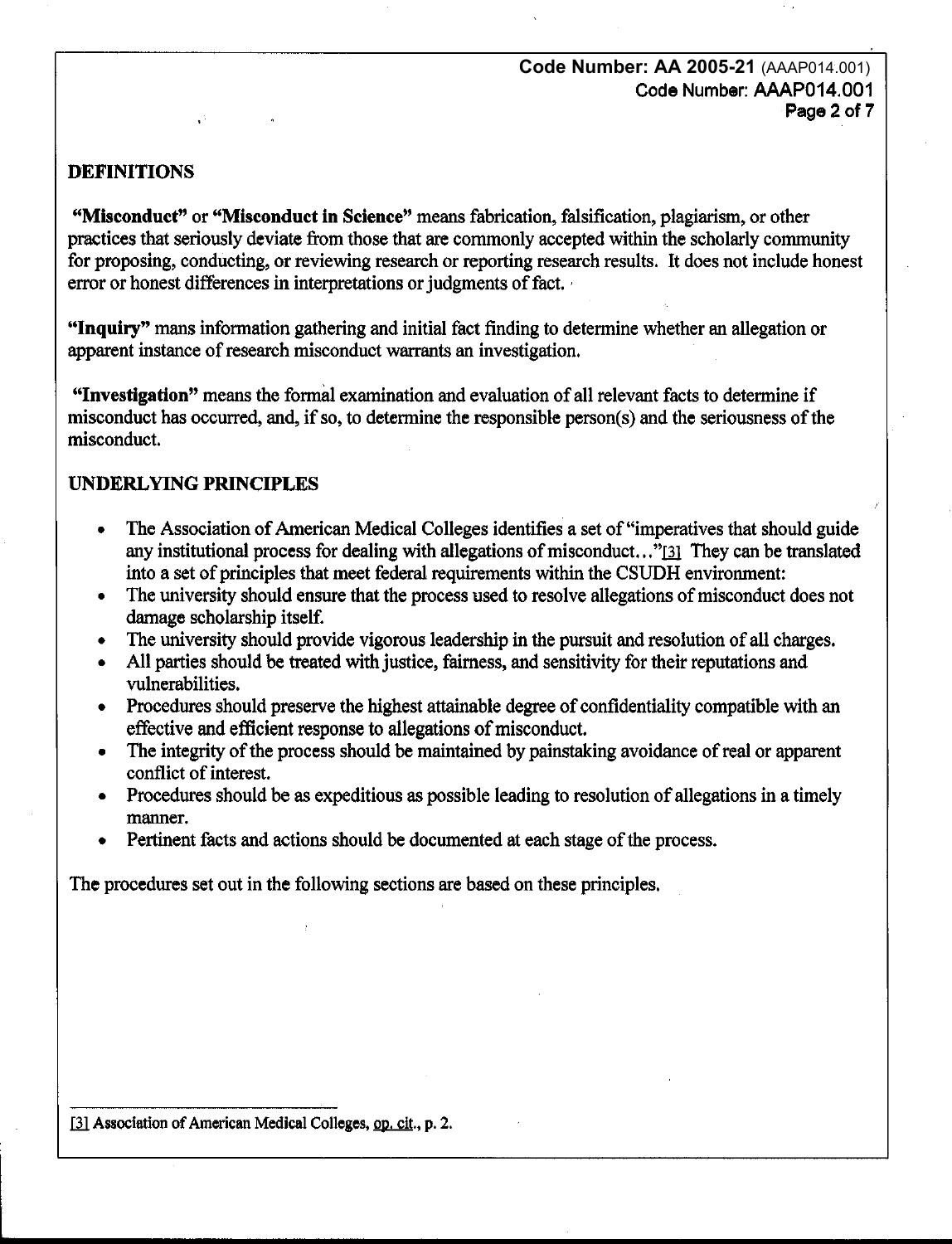#### **Code Number: AA 2005-21** (AAAP014.001) Code Number: AAAP014.001 Page 3 of 7

### PROCEDURES

#### Initial Allegations of Misconduct

Formal allegations of misconduct in research must be submitted in writing to the Provost and Vice President for Academic Affairs (Provost/VPAA). In order to determine whether the concerned activity falls within the definition of research misconduct, an individual may meet confidentially with the Provost/VPAA prior to preparation of the written document. If the circumstances described by the individual do not meet that definition, the Provost/VPAA will refer the individual to a dean, department/division chair, or other official responsible for oversight of the research in question. The Provost/VPAA will acknowledge receipt of the allegation in writing to the complainant.

If the Provost/VPAA has reason to believe that misconduct has occurred, but there is no formal written allegation, then he/she may pursue the matter independently following the procedures outlined below.

In all cases, every effort should be made to maintain confidentiality for the protection of those who submit allegations of misconduct in science and for those against whom such allegations are made.

#### Inquiry

An inquiry is to be initiated by the Provost/VPAA within fifteen (15) days following receipt of an allegation of misconduct in research. The purpose of the inquiry is to make a preliminary evaluation of the available evidence and the testimony of the respondent, the complainant, and key witnesses to determine whether there is sufficient evidence of possible misconduct to warrant a full investigation. The Provost/VPAA will have relevant physical evidence sequestered and will notify the respondent in writing when an inquiry is opened.

For purposes of the inquiry, the Provost/VPAA shall appoint a three-member Committee of inquiry consisting of the following:

- The dean of the college of the individual against whom the allegation has been filed;
- One faculty member from the discipline in which the research is being conducted; and
- One faculty member from another discipline (selected in consultation with the Chair of the Academic Senate).

Substitutions or additions may be made if necessary to assure inclusion of members with appropriate seniority and knowledge who do not have a conflict of interest that would interfere with an objective review. If staff or students are involved, appropriate substitutions might include other staff or student representatives. The designated dean shall chair the Committee of Inquiry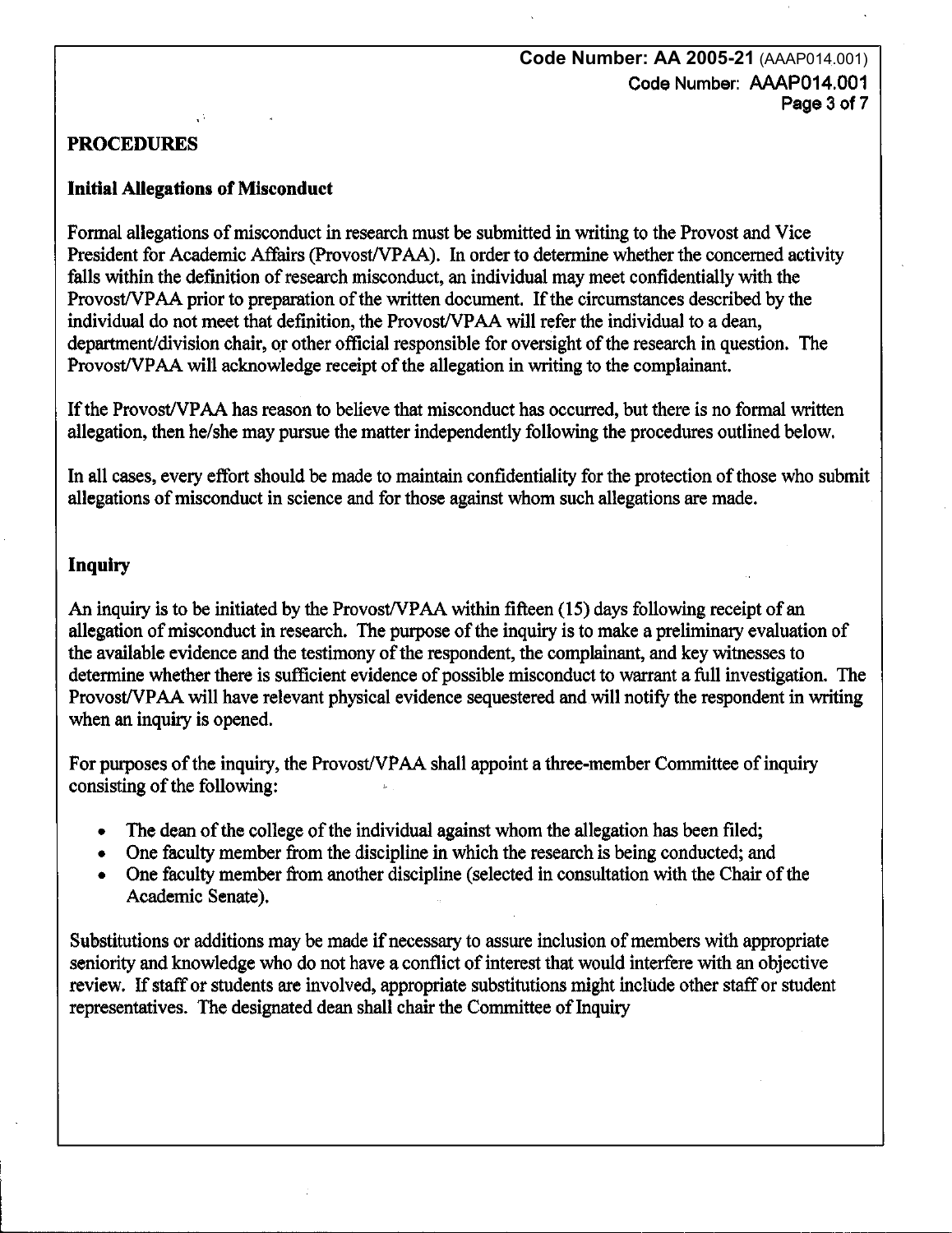#### **Code Number: AA 2005-21** (AAAP014.001) Code Number: AAAP014.001 Page 4 of 7

The Provost/VPAA shall charge the Committee of Inquiry, in writing, to conduct a discreet inquiry leading to a determination as to whether or not a formal investigation is warranted. Unless a written request for an extension has been approved by the Provost/VPAA and all parties have been notified, the Committee is expected to complete its inquiry within sixty (60) calendar days. The Committee's recommendations should be made to the Provost/VPAA and documented in writing. The respondent shall be provided a copy of the draft inquiry report for comment and rebuttal; the complainant, if identifiable, shall be provided with a summary of the inquiry findings for comment. Comments and rebuttal from all parties should be provided to the Committee of Inquiry within fourteen (14) calendar days of receipt of the draft report and will become part of the final inquiry report and record. The Provost/VPAA reviews the recommendations of the Committee of Inquiry and renders a decision. If there is to be no further action, the following reminder from the AAMC should be observed:

If an allegation is found to be unsupported but has been submitted in good faith, no further formal action, other than informing all involved parties, should be taken. The proceedings of an inquiry, including the identify of the respondent, should be held in strict confidence to protect the parties involved. If confidentiality is breached, the institution should take reasonable steps to minimize the damage to reputations that may result from inaccurate reports.

The institution should seek to protect the complainant against retaliation, including protecting anonymity whenever possible…[\[4\]](http://www.csudh.edu/pms/printable/01-08.htm#_ftn4#_ftn4) 

If the decision is to move forward with an investigation, the respondent and the complainant shall be notified in writing, the report of the Committee of Inquiry along with supporting documentation shall be forwarded to the Committee of Investigation, and the agency sponsoring the research shall be notified. For Federally sponsored research, appropriate Federal authorities (e.g., ORI) should be notified at any stage of the inquiry or investigation if

- 1. there is an immediate health hazard involved
- 2. there is an immediate need to protect Federal funds or equipment
- the individual(s) who is the subject of the allegations as well as his/her co-investigators and 3. there is an immediate need to protect the interest of the person(s) making the allegations or of associates, if any
- 4. It is probably that the alleged incident is going to be reported publicly; or
- 5. the allegation involves a sensitive public health issue, e.g., a clinical trial; or
- 6. there is a reasonable indication of possible criminal violation or physical violence. In this instance, the institution must inform ORI within twenty-four (24) hours of obtaining that information, and local public safety or policy should be contacted as appropriate.

[\[4\]](http://www.csudh.edu/pms/printable/01-08.htm#_ftnref4#_ftnref4) Ibid., p. 8.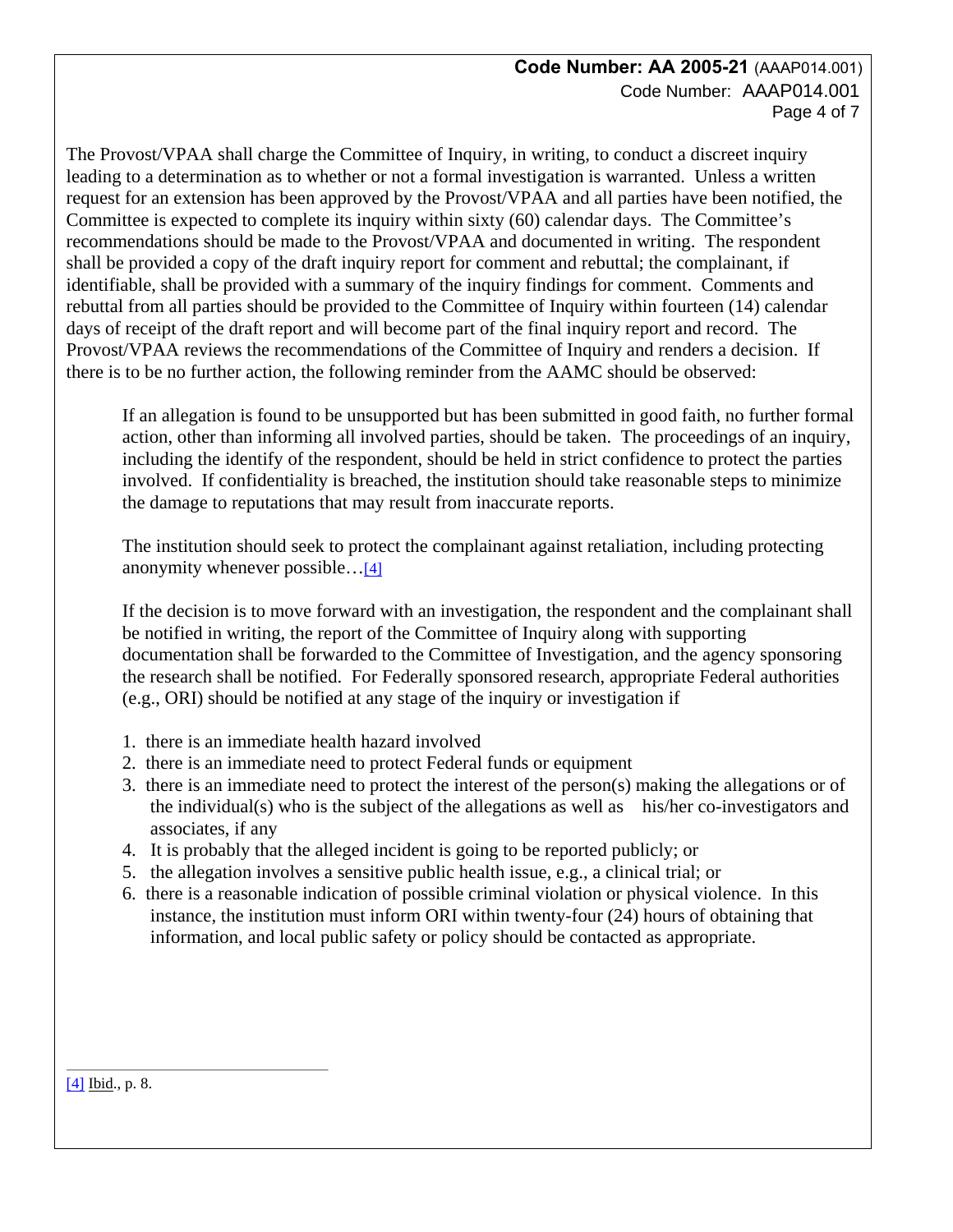**Code Number: AA 2005-21** (AAAP014.001) **Code Number: AAAP014.001**  Page 5 of 7

#### **Investigation**

The purpose of the investigation is to explore the allegations in detail, to examine the evidence in depth, and to determine specifically whether misconduct has been committed, by whom, and to what extent. It will also determine whether there are additional instances of possible misconduct that would justify broadening the scope beyond the initial allegations. Any research records not previously sequestered during the inquiry phase should be sequestered for use by the Committee of Investigation.

The Provost/VPAA shall appoint a Committee of Investigation within thirty (30) days of the decision to initiate an investigation. The Committee should consist of at least five individuals who do to have real or apparent conflicts of interest in the case, are unbiased, and have the necessary expertise to evaluate the evidence and issues related to the allegations. These individuals may be researchers, administrators, subject matter experts, lawyers, or other qualified persons from inside or outside the institution. The appointments shall be made in consultation with the chair of the Academic Senate. The respondent shall be informed of the proposed Committee membership; if the respondent submits a written objection to any appointed member, the Provost/VPAA shall detennine whether to replace the challenged member or expert with a qualified substitute. The Provost/VPAA shall designate one member of the Committee as chair.

The Provost/VPAA shall charge the Committee in writing to conduct a thorough investigation of the allegation. The charge will define the subject matter of the investigation, describe the allegations and related issues identified during the inquiry, provide definitions of research misconduct, and identify the name of the respondent. The charge will state that the committee is to evaluate the evidence and testimony of the respondent, the complainant, and key witnesses to determine whether, based on a preponderance of the evidence, research misconduct occurred and, if so, to what extent, who was responsible, and its seriousness. The charge will further emphasize the need for confidentiality in all matters related to the investigation.

The investigation process will normally involve examination of all documentation, including such items as relevant research records, computer files, proposals, manuscripts, publications, correspondence, memoranda, and notes of telephone calls. Interviews of the respondent should be tape recorded or transcribed. All other interviews should be transcribed, tape recorded, or sununarized. Summaries or transcripts should be provided to the interviewed party for comment or revisions and included as part of the investigation's file. While the function of the investigation is fact finding, the Committee and/or the respondent may choose to retain legal counsel for the purposes of advice.

If deemed necessary and recommended by the Committee of Investigation, interim administrative action may be taken to 1) protect human subjects Involved in the research under review; 2) protect animal subjects in the research under review; or 3) prevent inappropriate expenditure of funds on the research under review.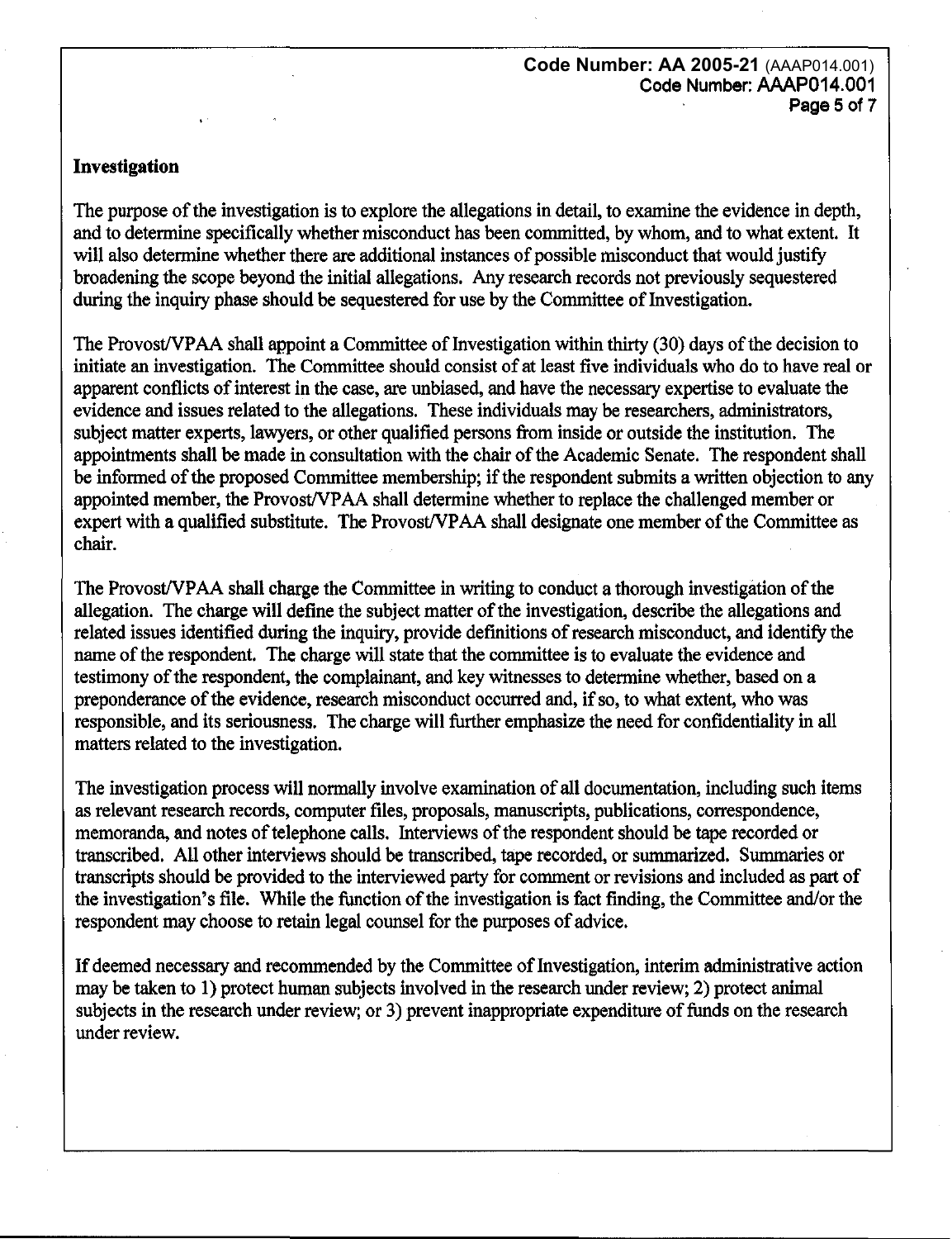#### **Code Number: AA 2005-21** (AAAP014.001) Code Number: AAAP014.001 Page 6 of 7

The Committee of Investigation shall complete the investigation, and its report, within one hundred twenty (120) calendar days from its first meeting date unless it finds that its work cannot reasonably be completed within that time, in which case the Committee may request a thirty (30) calendar day extension from the Provost/VPAA. The request should include the reasons for the delay, a progress report, an outline of remaining steps, and an estimated date of completion. The Provost/VPAA will forward the request to the Federal sponsoring agency, if appropriate. If the university plans to terminate the investigation for any reason without completing all relevant requirements, a report of such planned termination, including a description of the reasons for it, shall be made to appropriate Federal or private sponsors if the project is funded.

The Committee of Investigation's final report must document the extent to which, if at all, it has determined that misconduct has occurred. An investigation may result in one of several outcomes, including the following:

- 1. A finding of misconduct:
- 2. A finding that no culpable conduct was committed, but serious scientific or research errors were discovered; or

3. A finding that no fraud, misconduct, or serious scientific or research error was committed. The report must identify the policies and procedures under which the investigation was conducted, a description of how and from whom information relevant to the investigation was obtained, and the basis for the findings. The report shall include the actual test or an accurate summary of the views of any individual(s) found to have engaged in misconduct; it may also recommend a course of action based on the findings.

A draft of the report shall be provided to the respondent, and a summary of the portions of the draft that address the complainant's role and opinions shall be provided to the complainant. The respondent and complainant will have ten (10) days to respond or comment. The respondent's comments will be attached to the final report; the report may be modified, as appropriate, based on the complainant's comments. Circulation of the draft report will be done under conditions of strictest confidentiality.

Based on a preponderance of the evidence, the Provost/VPAA will make a final determination whether to accept the investigation report, its findings, and any recommended institutional actions. If the Provost/VPAA's determination varies from that of the Committee of Investigation, the institution's letter transmitting the report to the funding agency must include a detailed explanation of the basis for rendering that decision. If no external funding agency is involved, the explanation is appended to the investigation file.

When a final decision on the case has been reached, the respondent and the complainant are notified in writing. Provost/VPAA will determine a course of disciplinary action, keeping in mind the provisions of any applicable Collective Bargaining Agreement, and will determine whether law enforcement agencies, professional societies, licensing boards, editors of journals, collaborators of the respondent, or other relevant parties should be notified of the outcome of the case.